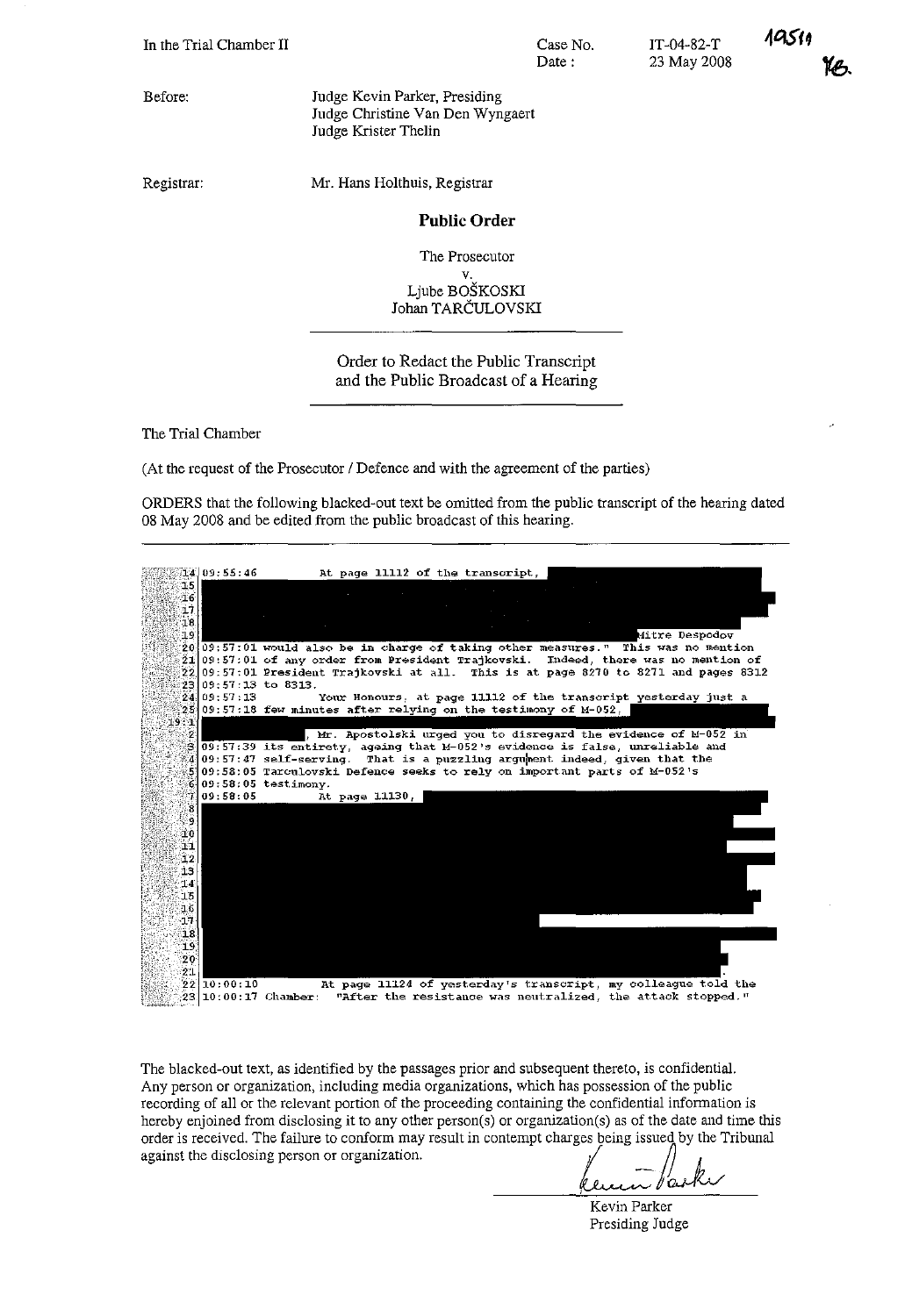Before:

Judge Kevin Parker, Presiding Judge Christine Van Den Wyngaert Judge Krister Thelin

Registrar:

Mr. Hans Holthuis, Registrar

### **Public Order**

The Prosecutor

 $\mathbf{v}$ Ljube BOŠKOSKI Johan TARČULOVSKI

Order to Redact the Public Transcript and the Public Broadcast of a Hearing

The Trial Chamber

(At the request of the Prosecutor / Defence and with the agreement of the parties)

ORDERS that the following blacked-out text be omitted from the public transcript of the hearing dated 08 May 2008 and be edited from the public broadcast of this hearing.

|                                                   |                                                 | ExcliveNote SR - United Kingdom Edition - [00/05/2008 Day 144 Closing Arguments]                                                                                                                    |  |
|---------------------------------------------------|-------------------------------------------------|-----------------------------------------------------------------------------------------------------------------------------------------------------------------------------------------------------|--|
|                                                   |                                                 | . 18⊪×1<br>E. Ele Edit Transcript Search Annotate Issue Report Options Window Help                                                                                                                  |  |
|                                                   |                                                 |                                                                                                                                                                                                     |  |
|                                                   |                                                 |                                                                                                                                                                                                     |  |
|                                                   |                                                 | $2 10;03:39$ that was a legitimate anti-terrorist operation, Your Honours, why did the<br>÷<br>$3 10:03:46$ police officers burn crosses in the back of detained persons, beat them                 |  |
|                                                   |                                                 | $4 10:03:54$ and kill them?                                                                                                                                                                         |  |
|                                                   | 5 10 : 04 : 01                                  | At page 11127 of the transcript, my colleague arqued that, in                                                                                                                                       |  |
|                                                   |                                                 | 6 10:04:10 general, that Mr. Tarculovski was not in control of the situation at                                                                                                                     |  |
|                                                   |                                                 | $\mathcal{I}$ 10:04:15 Liuboten and had no authority over the other police officers who entered                                                                                                     |  |
|                                                   |                                                 | $\theta$ 10:04:21 the village that day. But the evidence is overwhelming that                                                                                                                       |  |
|                                                   |                                                 | $\tilde{g} [10:04:29$ Mr. Tarculovski was the leader of the police unit that attacked Ljuboten                                                                                                      |  |
|                                                   |                                                 | $\mathbb{E}[\mathbb{E}_k] \, \mathbb{10}_3 \, \mathbb{0} \, \mathbb{0} \, \mathbb{1} \, \mathbb{1} \, \mathbb{1} \, \mathbb{1}$ authority over the participants in the attack. On the 10th and 11th |  |
|                                                   |                                                 | $\mathbb{H}[10:04:42$ of Angust, Mr. Tarculovski procured assistance for the police unit. On                                                                                                        |  |
|                                                   |                                                 | $\mathbb{H}2 10:04:48$ the evening of 11 August, Mr. Tarculovski told Major Despodov:<br><b>"Tomorrow</b>                                                                                           |  |
|                                                   |                                                 | $[13 10:04:55]$ I will start the action."                                                                                                                                                           |  |
|                                                   | 14110:04:57                                     | That's in Exhibit P302 and P303.                                                                                                                                                                    |  |
|                                                   | 15110:05:05                                     | On the 12th of August,                                                                                                                                                                              |  |
| 16                                                |                                                 |                                                                                                                                                                                                     |  |
| 17                                                |                                                 | further into the                                                                                                                                                                                    |  |
|                                                   |                                                 | $[16]$ 10:05:25 village, because artillery support from the army units was expected.<br>It.                                                                                                         |  |
|                                                   |                                                 | $19.10:05:36$ was Mr. Tarculovski who explained the situation to M-037 at the Ametovski                                                                                                             |  |
|                                                   |                                                 | $20\,10\,05\,42$ house, and it was Mr. Tarculovski who told M-037 that an inspection was                                                                                                            |  |
|                                                   |                                                 | 21 10:05:49 not necessary at the Jashari house.                                                                                                                                                     |  |
|                                                   | 22 10 05:55                                     | At page 11128, Mr. Apostolski argues that the Prosecution failed                                                                                                                                    |  |
|                                                   |                                                 | $23 10:06:04$ to prove that Mr. Tarculovski made his comment "there is no need for an                                                                                                               |  |
|                                                   |                                                 | $24 10:06:14$ inspection. This is a state of war," from a position of authority. But<br>$[25]10;06;21$ this is circular reasoning, indeed, since Mr. Tarculovski's comment                          |  |
|                                                   |                                                 | 22:1 10:06:27 proved his position of authority.                                                                                                                                                     |  |
|                                                   | 2110.06:32                                      | M-052 described the role of Mr. Tarculovski this way, at page                                                                                                                                       |  |
|                                                   | 3110:06:39 8271:                                | "These units that was -- that came, responsible for that unit was                                                                                                                                   |  |
|                                                   |                                                 | 10:07:15 Mr. Johan. He was their boss. Whether he had a rank or not, I don't                                                                                                                        |  |
|                                                   | 5 10:07:15 know                                 | I didn't know what was his position. I know only that he was                                                                                                                                        |  |
|                                                   |                                                 | $6 10:07:16$ their boss."                                                                                                                                                                           |  |
|                                                   | 7110:07:16                                      | Mr. Apostolski argued that the Prosecution checked the records at                                                                                                                                   |  |
|                                                   |                                                 | 8 10:07:24 Basic Court I in Skopje, the records of the public prosecutor, and the                                                                                                                   |  |
| <b>TIES</b>                                       |                                                 |                                                                                                                                                                                                     |  |
| <b>Intern</b><br>New-<br>Transcript.<br>tansalot. | юL<br>Uodate<br><b><i><u>Franscript</u></i></b> | Dв<br>厘<br>- Dr<br>رطبة<br>ul Text:<br>Ouery<br>Quick Mark<br>$\epsilon$ Connect $x \mathbb{R}$<br><b>Administration</b><br>Co To Page                                                              |  |
|                                                   |                                                 | Local<br>ැ(21:10)                                                                                                                                                                                   |  |

The blacked-out text, as identified by the passages prior and subsequent thereto, is confidential. Any person or organization, including media organizations, which has possession of the public recording of all or the relevant portion of the proceeding containing the confidential information is hereby enjoined from disclosing it to any other person(s) or organization(s) as of the date and time this order is received. The failure to conform may result in contempt charges being issued by the Tribunal against the disclosing person or organization.

l a s D

Kevin Parker Presiding Judge

IT-04-82-T

23 May 2008